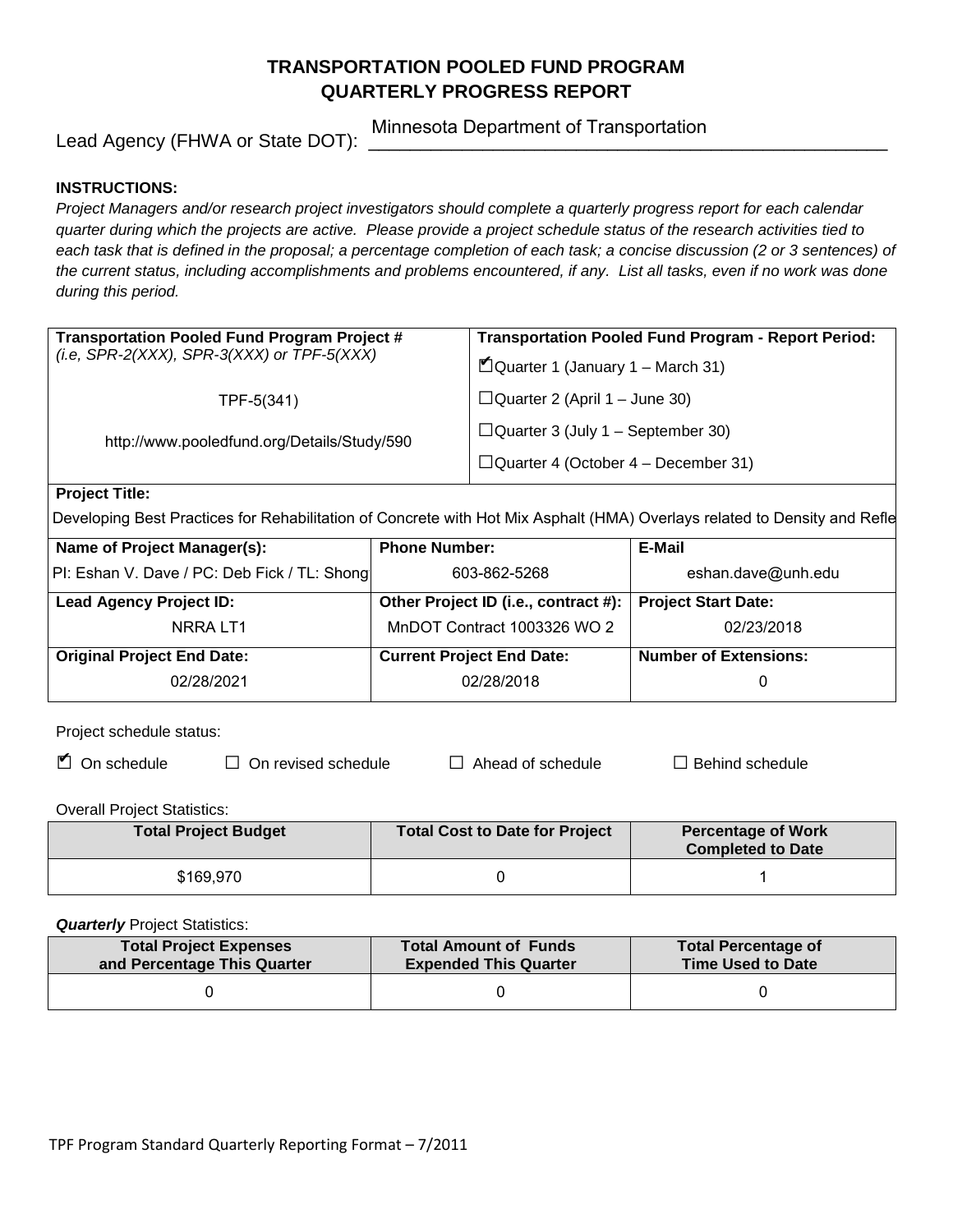### **Project Description**:

Asphalt overlays are commonly used to rehabilitate deteriorated Portland Cement Concrete (PCC) pavements; however, mechanically or thermally-driven movements at joints and cracks in the underlying pavement usually lead to the development of reflective cracks in the overlay. The formation and propagation of reflection cracking is controlled by the mechanical properties of the asphalt and the condition of the overlaid pavement. Current state of practice for asphalt overlay design is policy oriented and lacking engineered design approach. There is need for establishing state of practice in design of overlays as well as for assessment of PCC pavement condition and recommending improvements to existing pavement prior to overlay construction. Objective of the proposed study is to develop a simple decision tree based tool for selecting suitable asphalt mixtures and overlay designs to prolong overlay lives by lowering reflective cracking and improving in-situ density. This research will leverage current National Road Research Alliance (NRRA) effort of constructing, instrumenting and monitoring twelve MnROAD test sections, laboratory performance tests on asphalt mixtures from the test sections, and past field performance data. Proposed tool will incorporate field performance data, performance modelling, and life cycle cost analysis to develop best practices for rehabilitation of PCC with asphalt overlays.

Maintenance and rehabilitation of existing roadways uses a significant portion of available transportation funding. It is imperative for agencies to use the most effective tools and approaches to provide the required level of service and long term performance within the available resources. This research will provide specific guidance on the best materials and techniques to use in the rehabilitation of concrete pavements with asphalt overlay. Recommended guidance from this study will incorporate consideration of constructability (time and effort), performance over time, and life cycle and cost-benefit analysis. It is anticipated that implementation of the tools and materials recommended from the results of this study will translate to savings in construction costs and time, improved serviceability of the roadways for users and reduced life cycle costs.

# **Progress this Quarter (includes meetings, work plan status, contract status, significant progress, etc.):**

General: The project officially started during the last month of the reported quarter. Specific progress for various study tasks is provided below. A project kick-off meeting has not yet been scheduled and researchers plan to schedule it within the first month of upcoming quarter.

Task 1 Literature Review: Researchers have begun to gather necessary literature sources on the topics of effectiveness of various methods of constructing HMA overlays over concrete pavements and approaches to adjusting mix designs to achieve better compaction in the field.

Task 2 Gathering Past Performance Data and Laboratory Testing: Plant produced samples for nine asphalt mixtures representing various asphalt overlay material from the MnROAD test cell construction of 2017 has been provided by MnDOT to the researchers. These materials have been inventoried and laboratory characterization for them will begin in the upcoming quarter. Finally, access web file transfer client has been provided by MnDOT to researchers for sharing of MnROAD data and lab test results.

Task 3 Mechanistic Analysis of HMA Overlay: No progress to report.

Task 4 Asphalt Density Evolution Over Time: No progress to report.

Task 5 Developing Life and Performance Curves and Analysis of the Performance Monitoring: No progress to report. Task 6 Establish State of the Practice for PCC Condition: No progress to report.

Task 7 Establishment of State of Practice for HMA Mixtures and Their Effects on Reflective Cracking: No progress to report.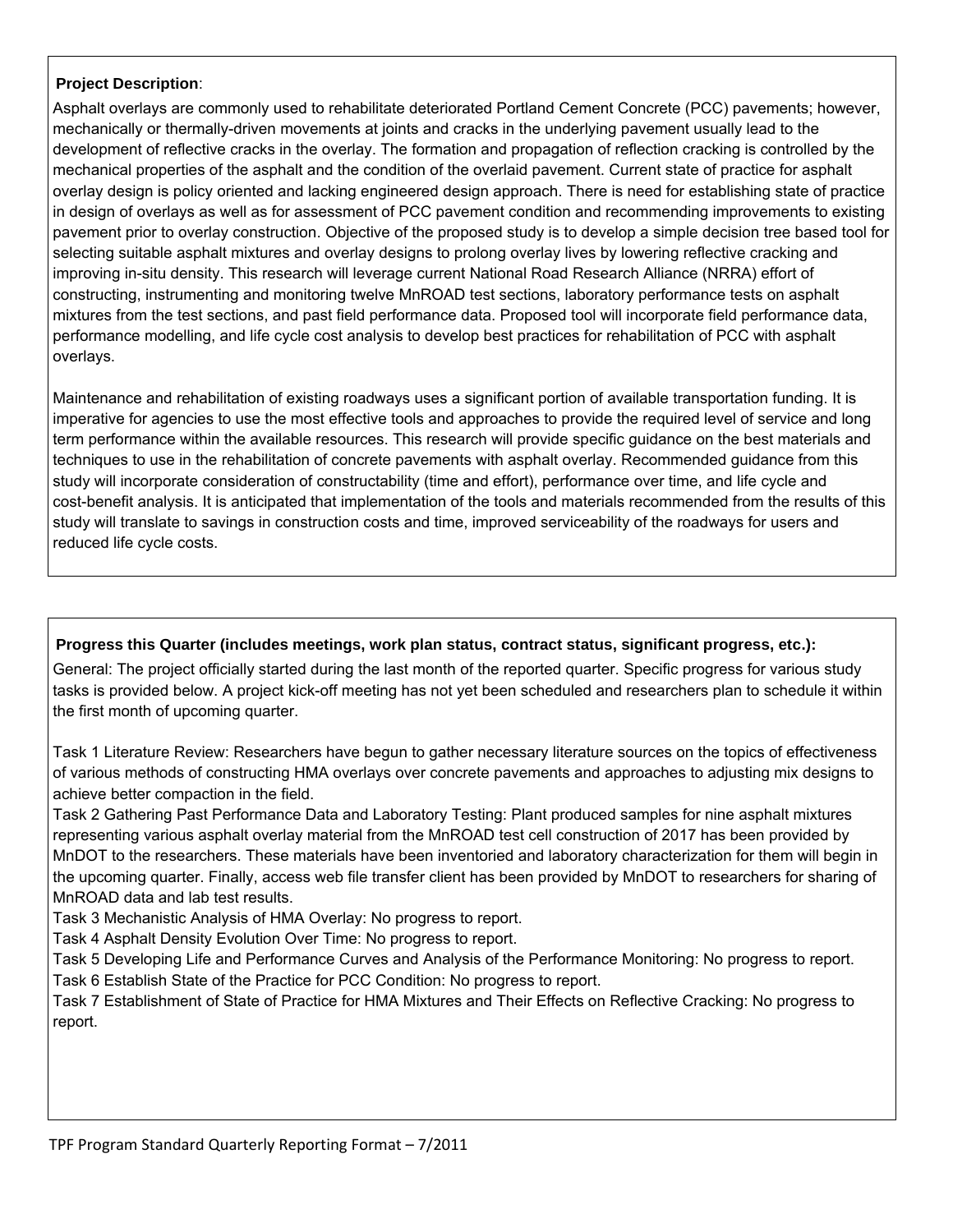### **Anticipated work next quarter**:

Key activities that will be undertaken in upcoming quarter are following:

- Project kick-off meeting: At this meeting researchers will present the project work-plan as well as details on individual tasks. The input form project technical panel will be obtained and used to modify specific research activities, if needed.

- Completion of literature review (Task 1) for the study and preparation of the state of the art and state of the practice review report.

- Laboratory testing of MnROAD asphalt mixtures: Majority specimen fabrication and 25% of laboratory tests are expected to be completed

- Construction data, density measurements (initial as well as subsequent measurements done by MnDOT Office of Materials and Road Research staff) as well as test cell performance data will be obtained from MnDOT. Data will be imported into databases for conducting various statistical analysis on them and for use in future analysis.

# **Significant Results:**

None to report at this point in time.